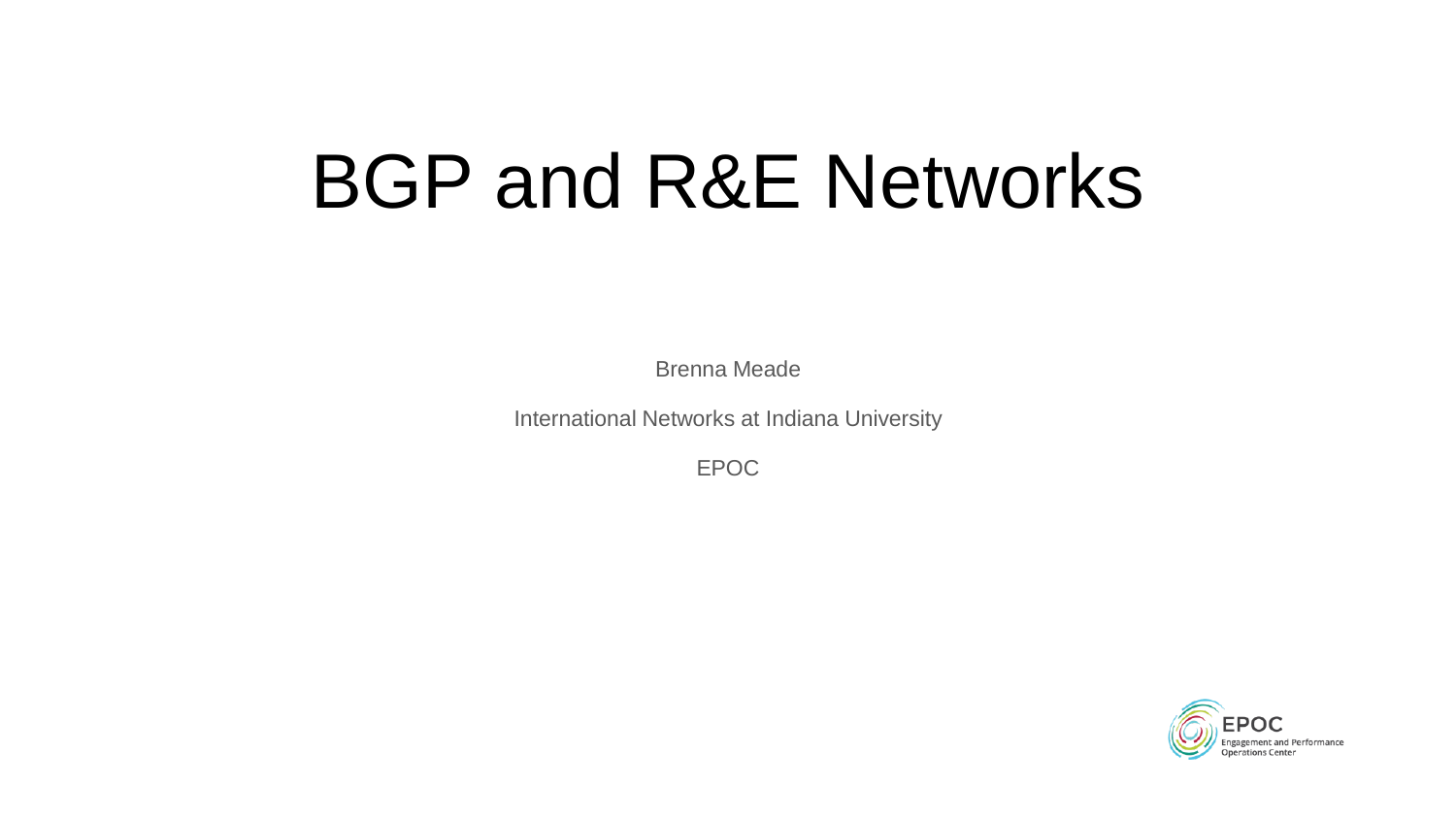#### Agenda

- Introduction of EPOC
- BGP Overview
- R&E routing
	- What it is
	- Why it matters
- BGP Steering mechanisms and real world examples
	- Examples
	- Localpref
	- AS Path Padding
	- Communities
	- Multi Exit Discriminators (MEDs)
- Questions / Discussion

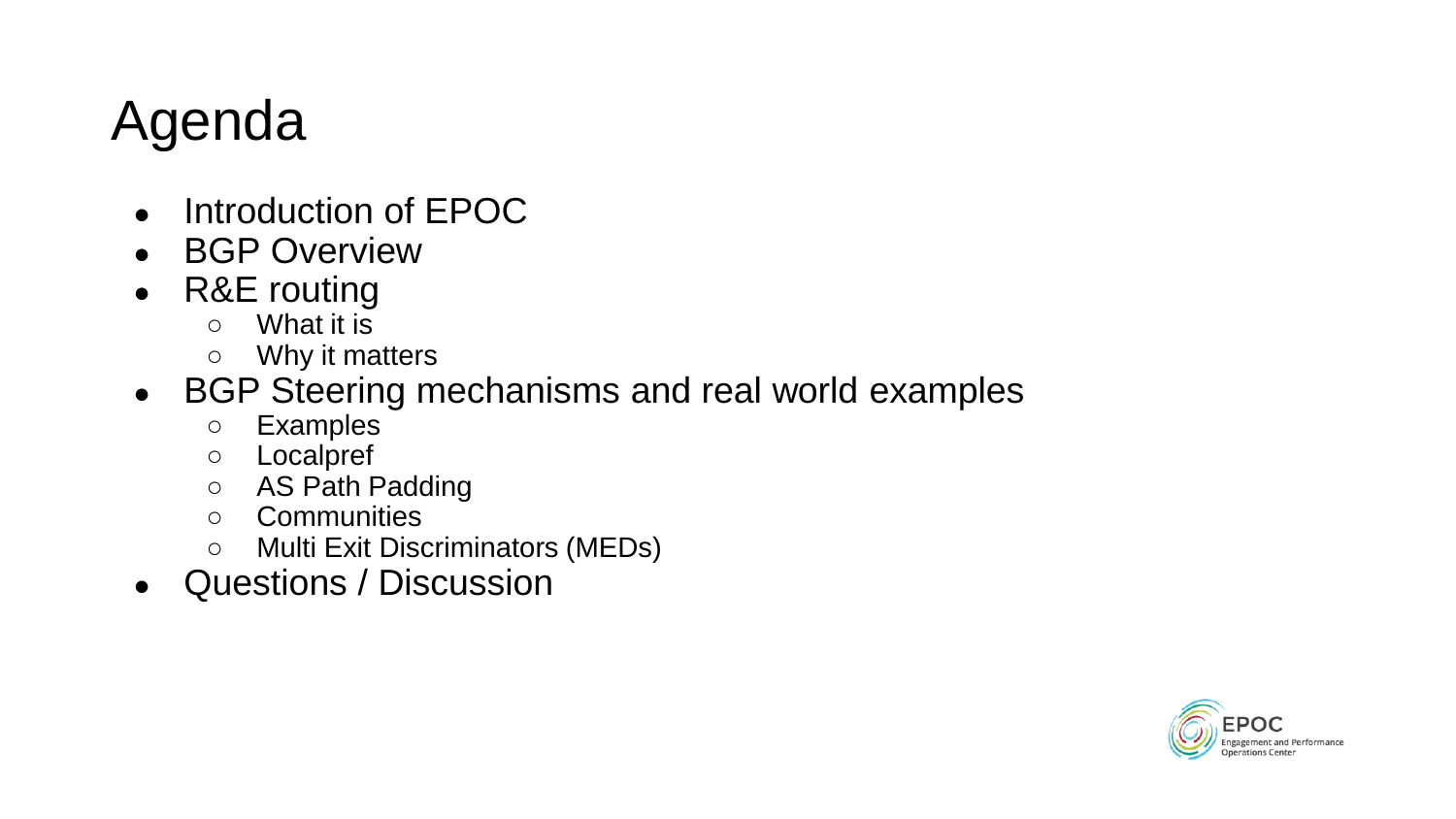#### Engagement and Performance Operations Center (EPOC)

- ●Joint project between Indiana University and ESnet ○PI Dr. Jennifer Schopf, co-PI Jent (IU GlobalNOC) and Zurawski (ESnet)
- ●Partnerships with regional, infrastructure, and science communities that span the NSF and DOE continuum of funding.
- ●5 Focus Areas: Roadside Assistance and Consultation, Application Deep Dives, Network Analysis (Netsage), Services "in a box" (DMZ, perfSONAR, etc), Training

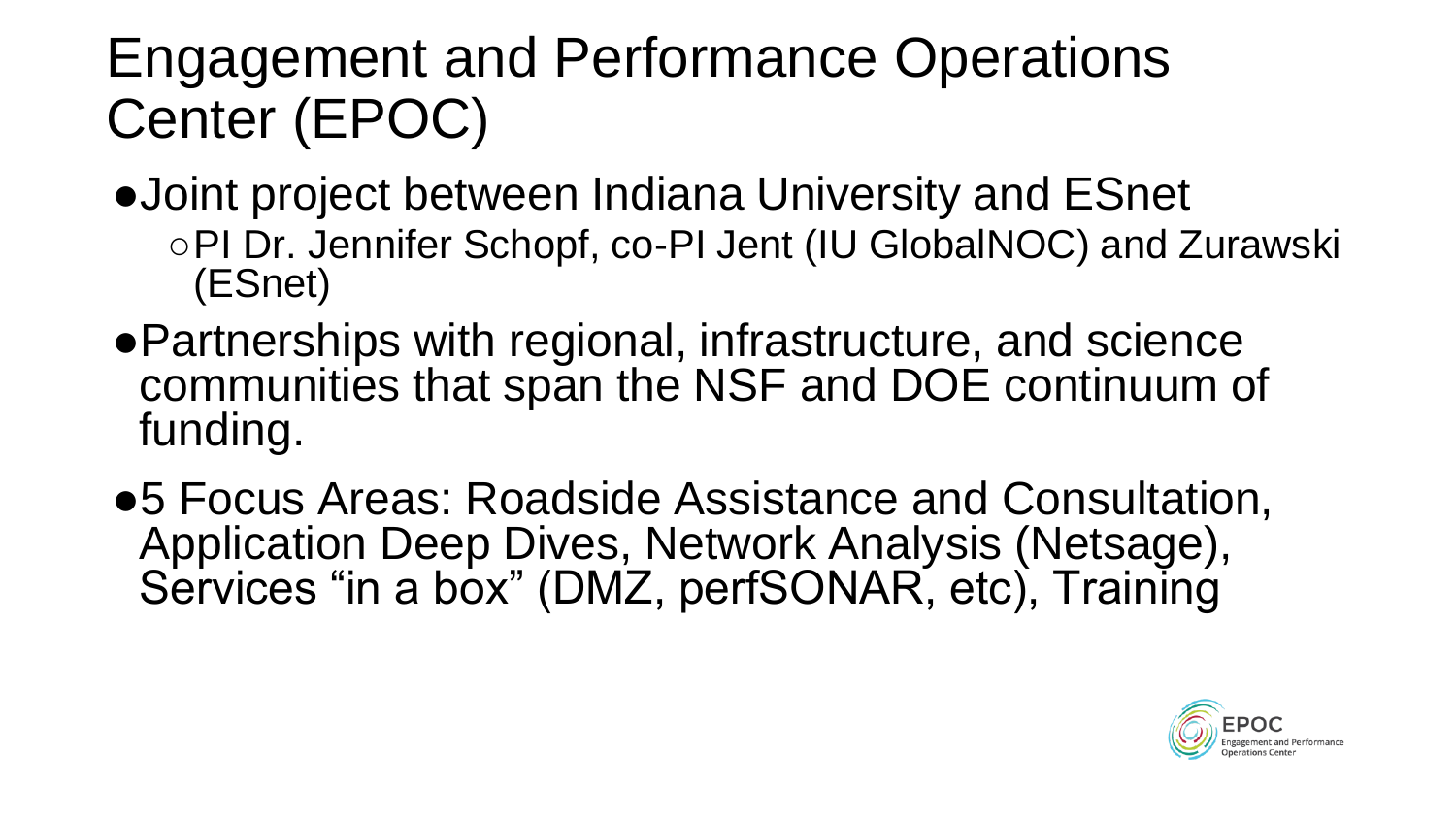#### What is BGP

- BGP or Border Gateway Protocol is protocol used between routers to exchange routing information and reachability information between or inside AS on the Internet.
- BGP makes the Internet work, and in most cases it just works
	- Needs to be tuned for best performance
- BGP makes routing decisions based on paths, network policies and rule-sets, etc.

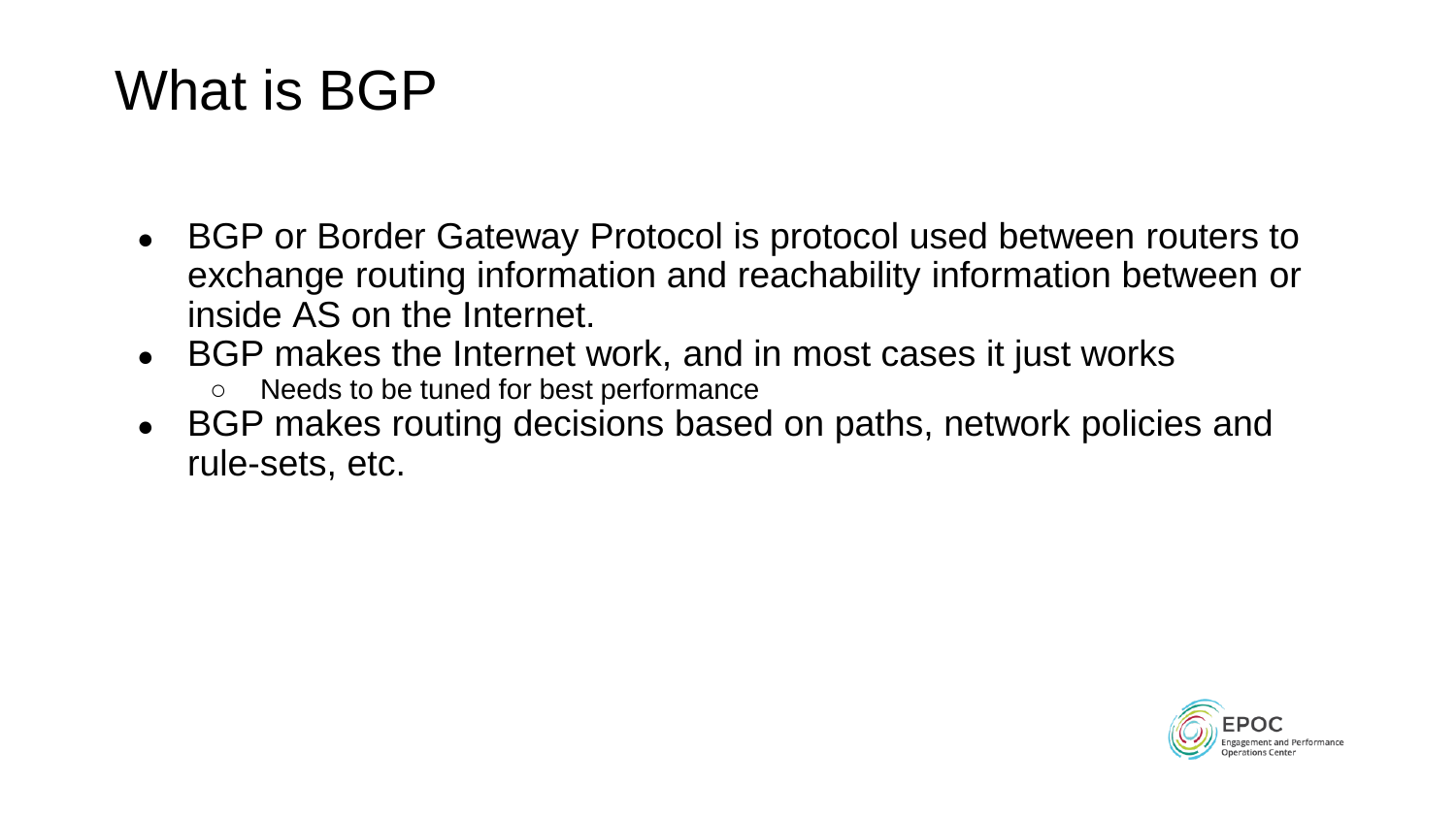#### AS number

- AS stands for Autonomous System used to identify networks / systems
- A collection of prefixes (routes) under the control of one or more network operators under one administrative entity with similar/common routing policies
- Used to be a 2-byte number (1 to  $\sim$  65k)
- Some reserved for private use
- Ran out of numbers, increased to 4-bytes
- Currently over 100k in use. TransPAC is AS22388

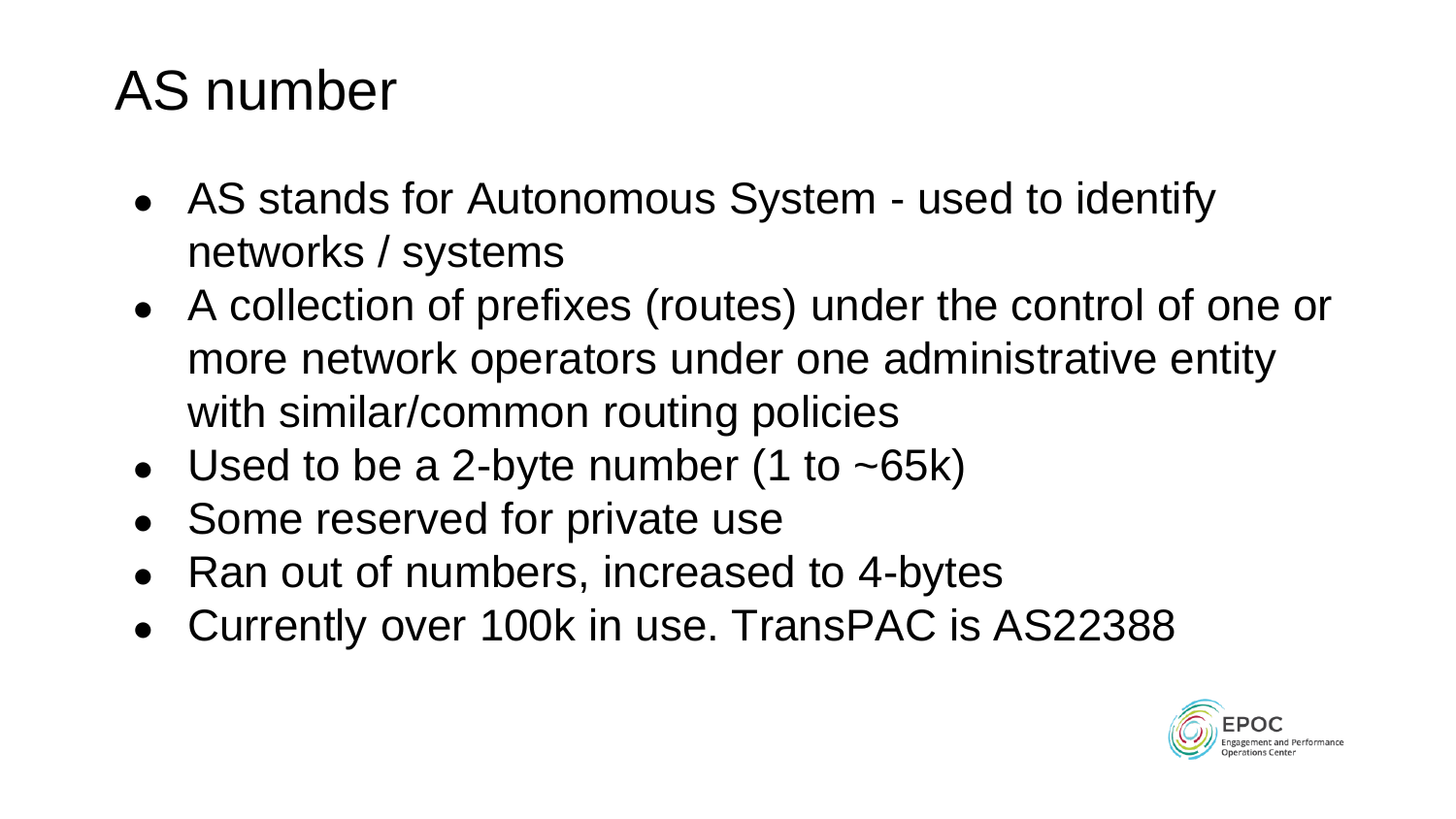#### R&E Routing Architecture

- R&E networks engineered for science traffic
- Keep R&E traffic on R&E paths if possible
	- Bandwidth
	- Performance Engineering
	- Deterministic behavior
- We all have to do our part
	- All routing decisions made locally
	- Emergent behavior is important

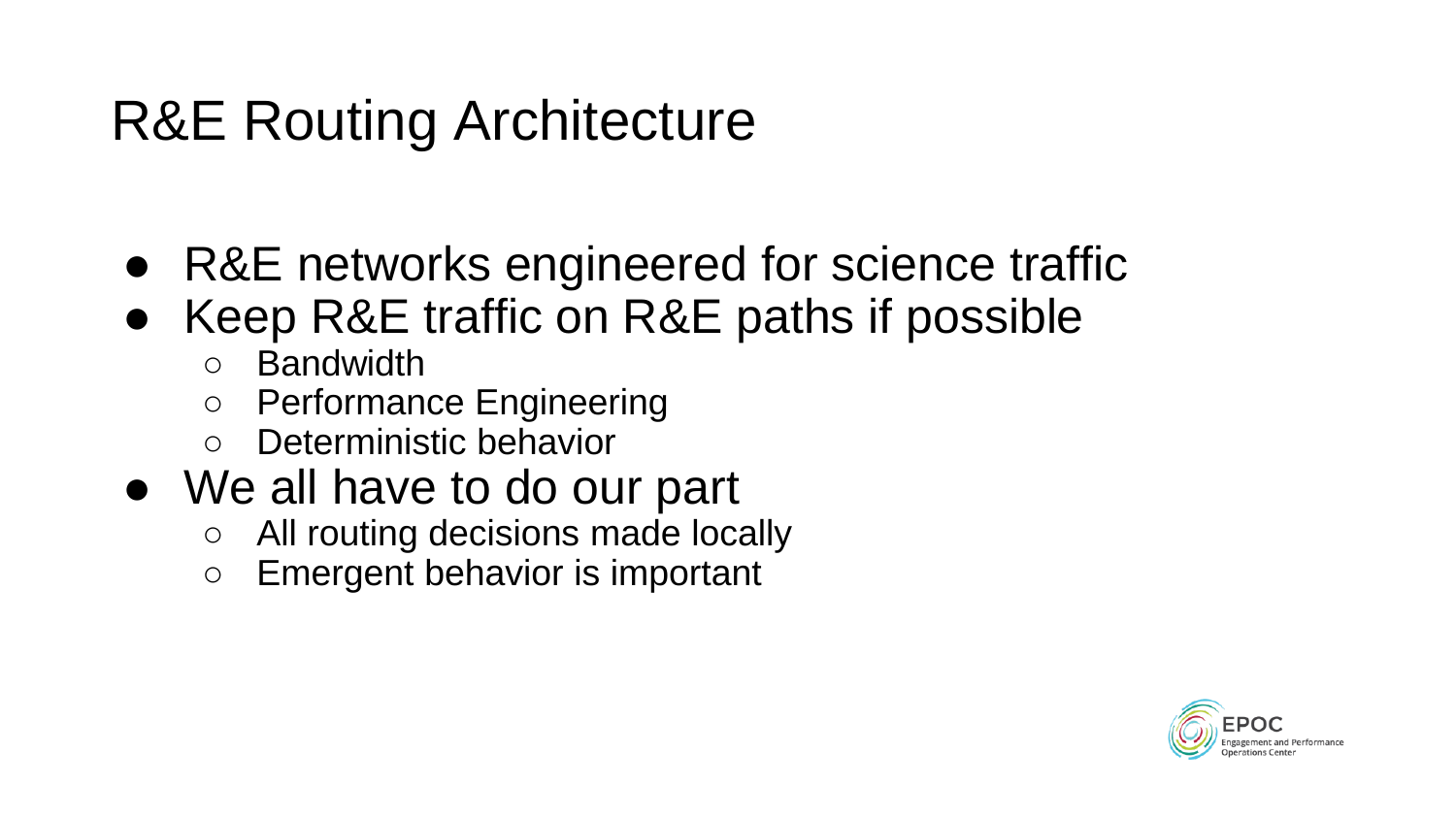#### R&E vs. Commodity



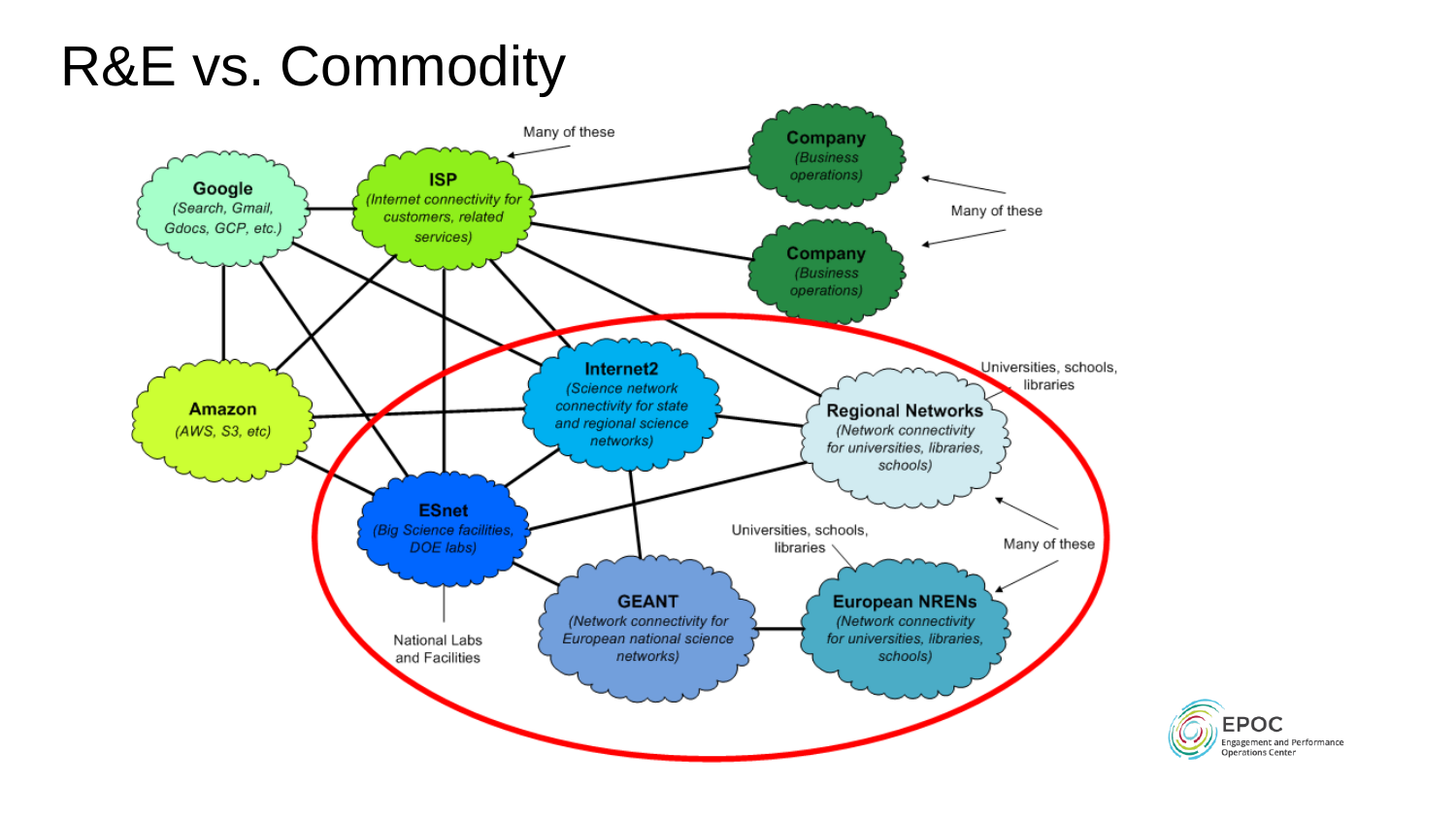#### So what do we do?

- High level: We need to use BGP policy to keep R&E traffic on R&E networks
	- Announcements attract traffic
	- Routing determines the path the traffic takes through the network BGP gives us the tools
- BGP is a path vector protocol
	- For a given prefix, the shorter AS path is preferred
	- If AS path length is the same, then other criteria are used, in order ("BGP path selection algorithm")
- Override BGP's use of AS path length when choosing between R&E and commodity paths
	- R&E path will be longer in the general case (more organizations involved)
	- Use normal BGP route selection between R&E routes, and between commodity routes



○ Remember - hop count is a legacy metric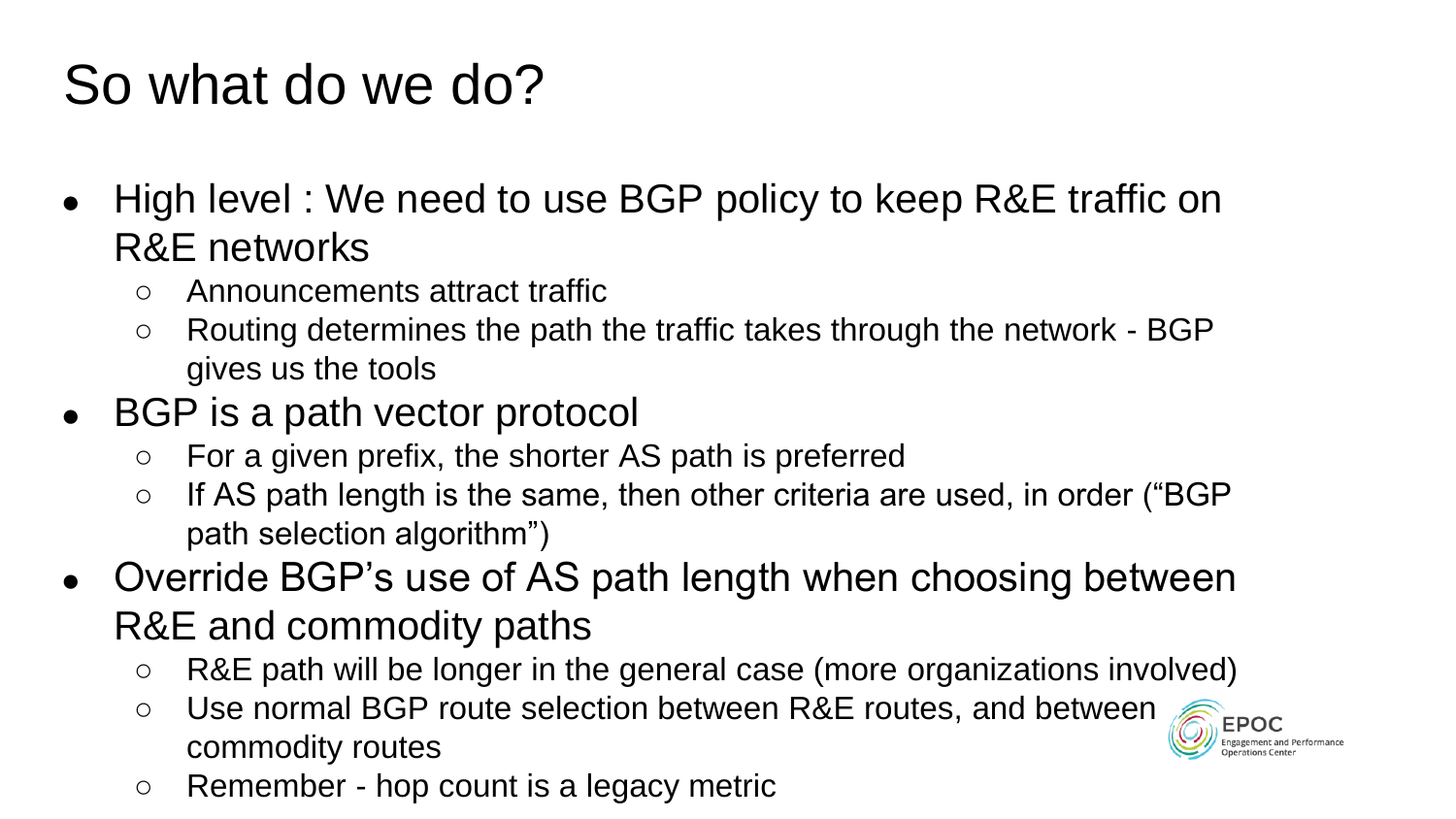#### Why does this matter? Example - OSC <> NERSC

- Data transfers between Ohio Supercomputer Center and NERSC were slow (below 60mbps)
- Out of date bgp policy was causing traffic to pass over commodity instead of R&E paths.
	- Updating the policy improved performance
- Commodity networks often throttle high-speed flows
	- In their world a traffic spike means a DoS attack
	- $\circ$  In our world it's another scientist doing their normal thing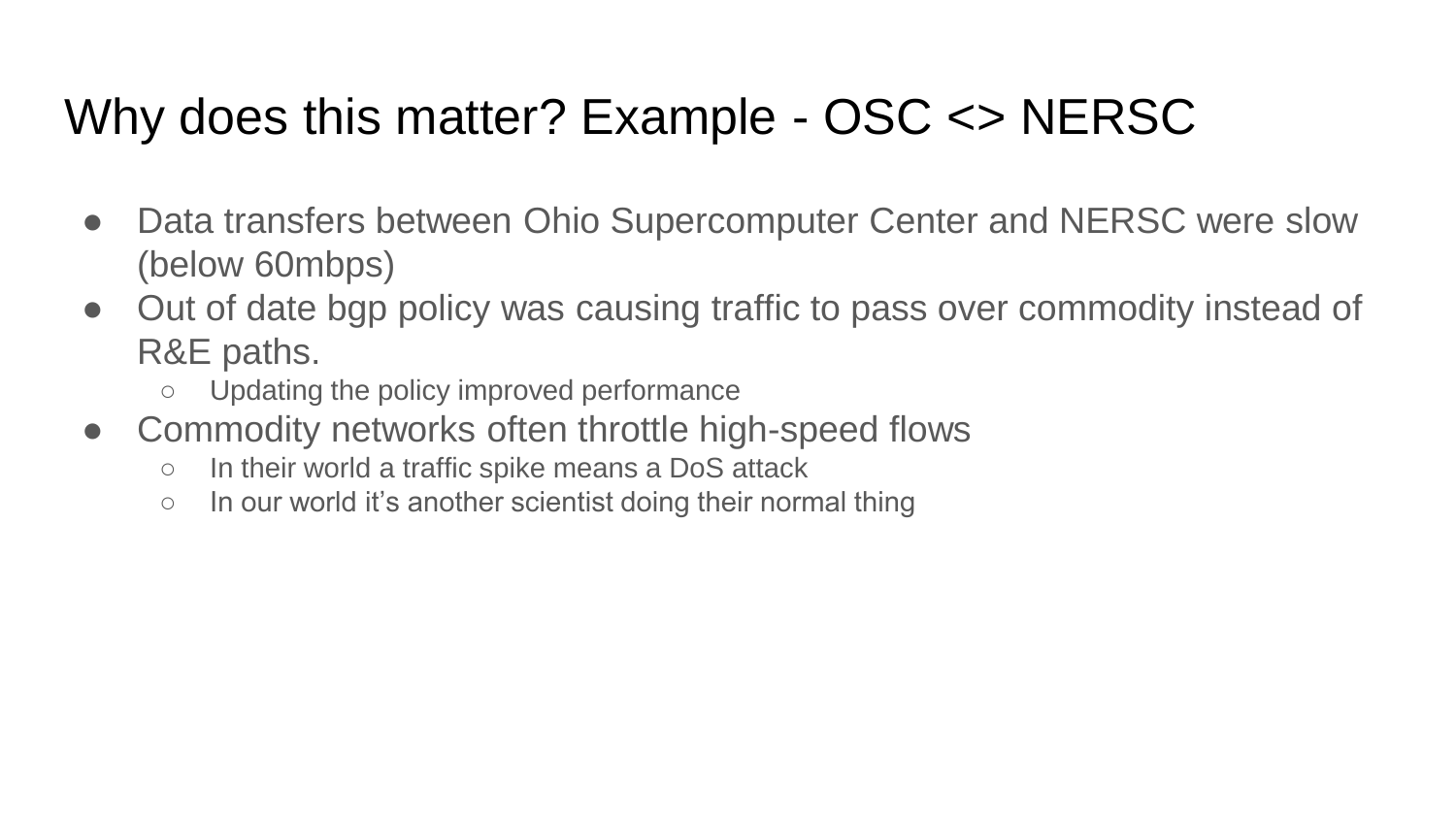#### BGP Management

- BGP just works but needs tuned for best performance
- Best path selection is a 10+ step process!
- Common steering mechanisms
	- Localpref
	- Communities
	- AS Padding
	- MEDs

| <b>Next hop reachable?</b> | continue if "yes"            |
|----------------------------|------------------------------|
| <b>Local Preference</b>    | higher wins                  |
| AS path                    | shorter wins                 |
| Origin Type                | IGP over EGP over incomplete |
| <b>MED</b>                 | lower wins                   |
| eBGP, iBGP                 | eBGP wins                    |
| Network exit               | nearest wins                 |
| Age of route               | older wins                   |
| Router ID                  | lower wins                   |
| Neighbor IP                | lower wins                   |

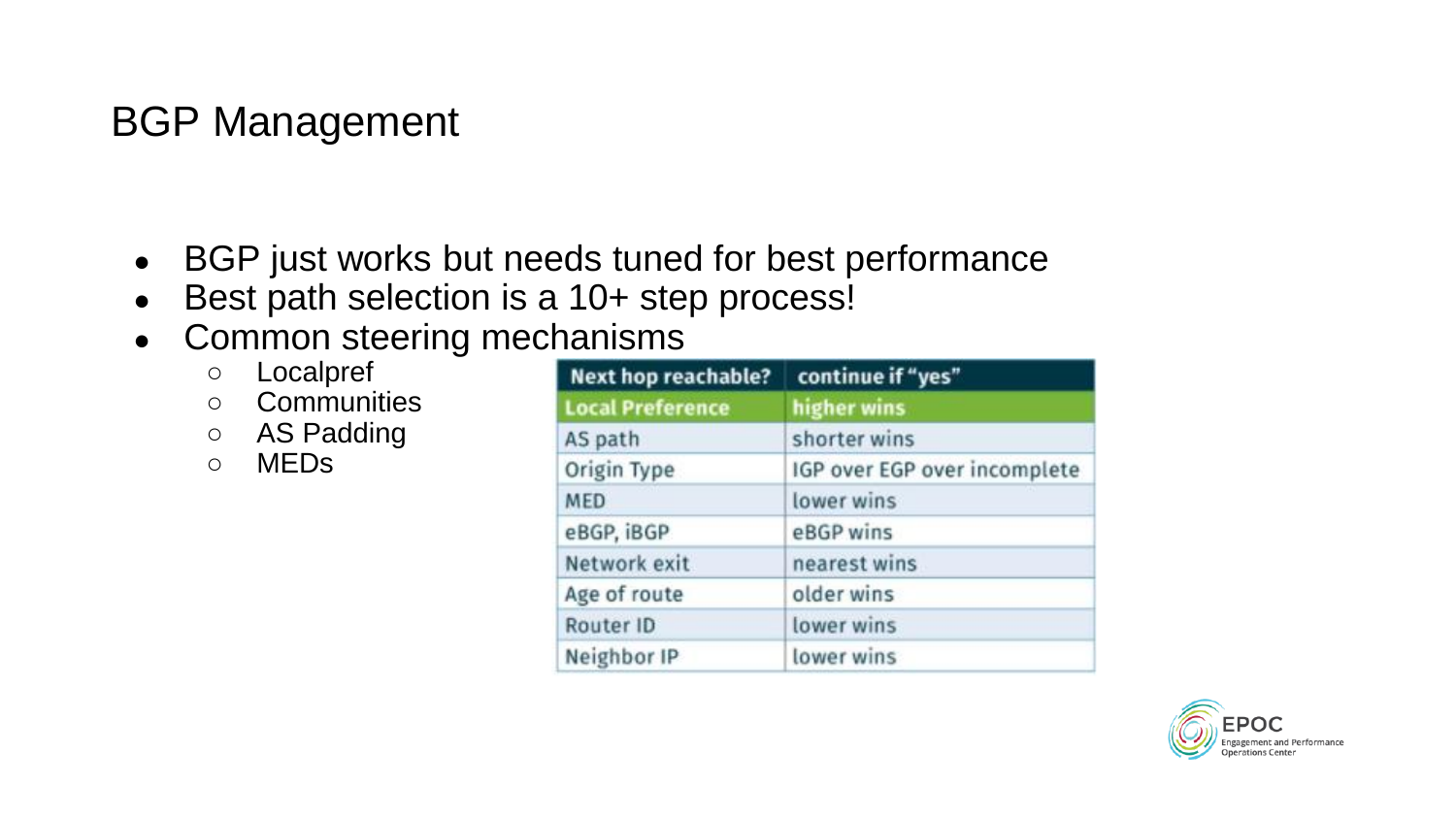#### **LocalPref**

- Per prefix
- Modifies path for outbound traffic
- Higher preferred

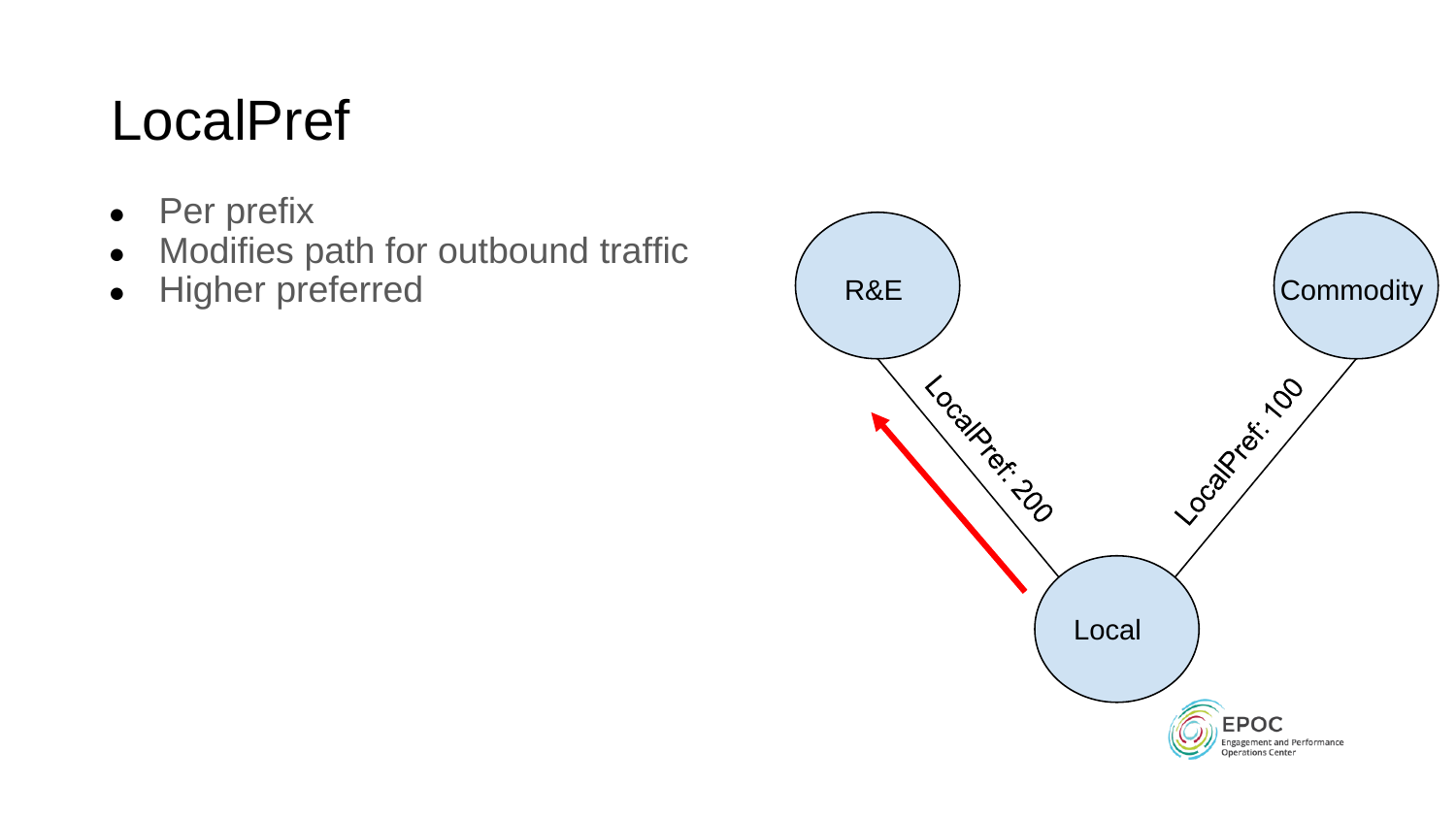### BGP Community Strings

- A community string is a number value that the peer uses like a tag.
- Tagging prefixes with communities tells the peer to handle the prefixes in a special way.
- Can make changes to routing policy based on per prefix strings
- Prefixes can have multiple community strings
- Can provide useful information about the prefix
- Communities that might be useful to external networks should be made public
	- Provides a mechanism for peers to affect a network's internal behavior
	- Common uses: change local preference, DDoS mitigation
- Look for upstream networks published communities
	- Regional?
	- National?

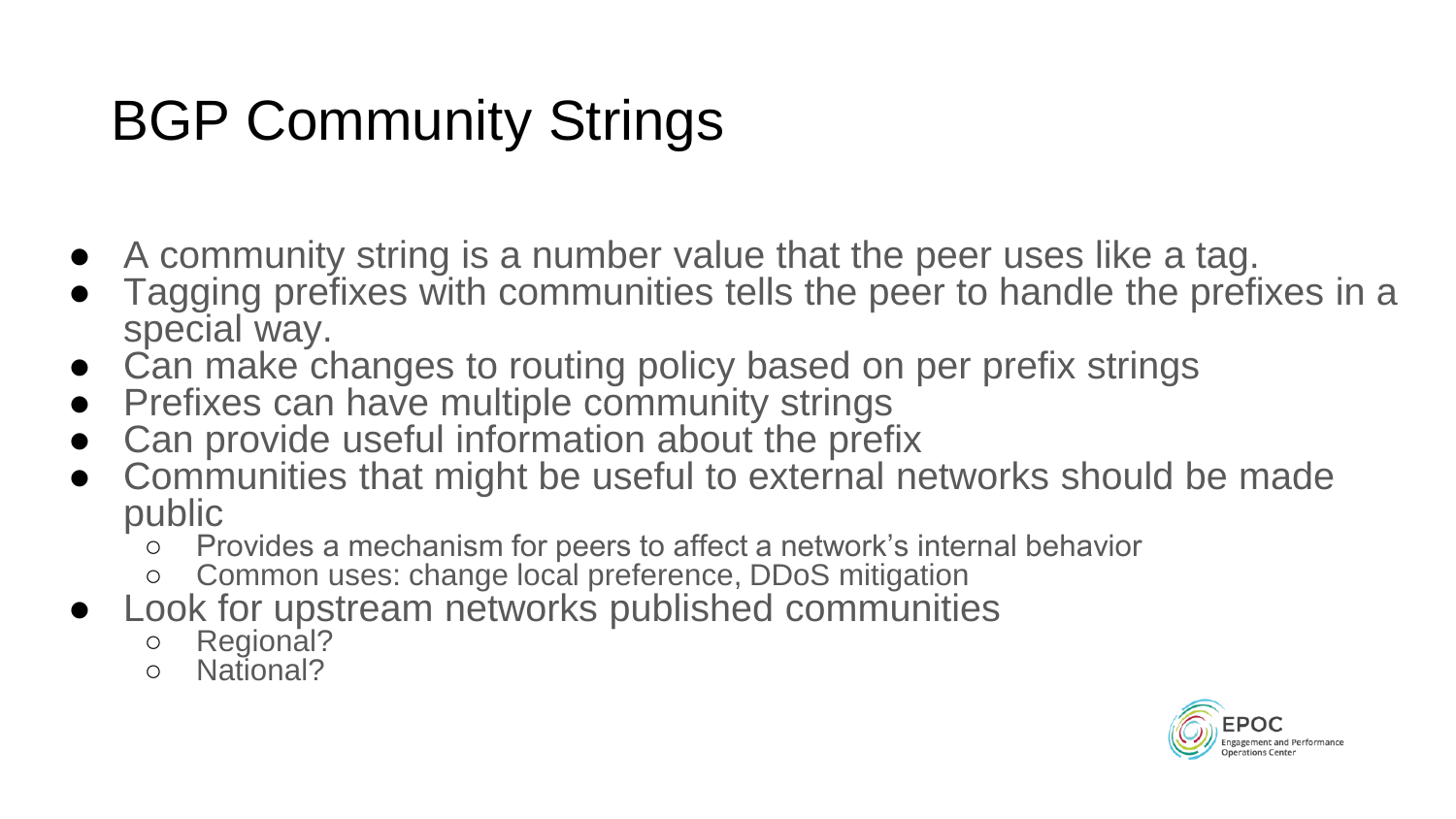#### Public BGP Community Strings offered by Internet2

- Set LocalPref on your advertised prefixes
	- Default 100
	- $0.11537:40 Low$
	- 11537:160 High
- Prefix identification?
	- 11537:5004 Amazon
- Where does the prefix enter the network?
	- 11537:242 New York
- Emergency!
	- 11537:911 Discard all traffic destined to these prefixes!
- AS Path Padding?
	- 65001:65000 prepend x1

For more information about community strings offered by Internet2

● <https://noc.net.internet2.edu/i2network/maps-documentation/documentation/bgp-communities.html>

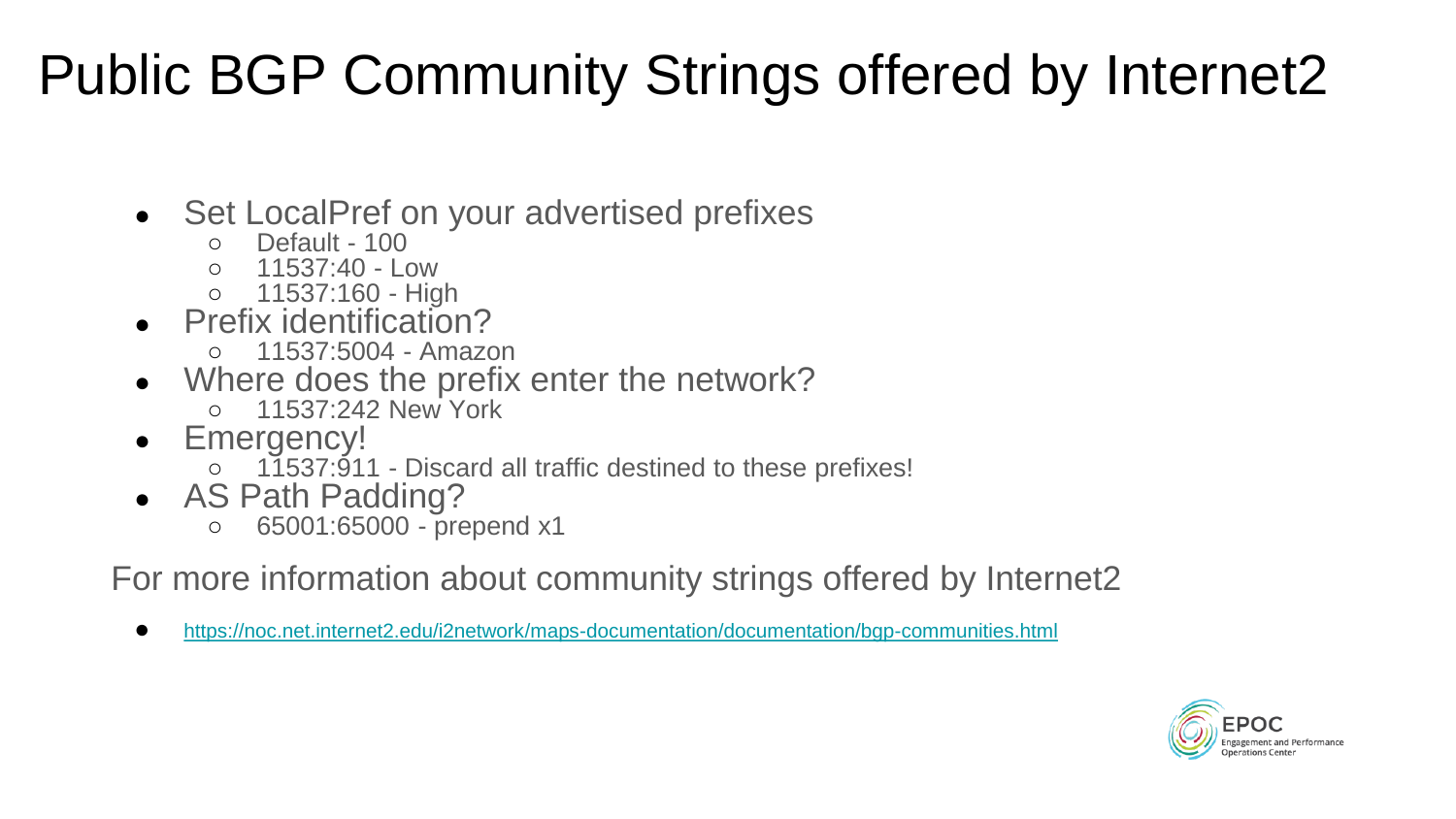#### BGP AS Path Length Illustrated

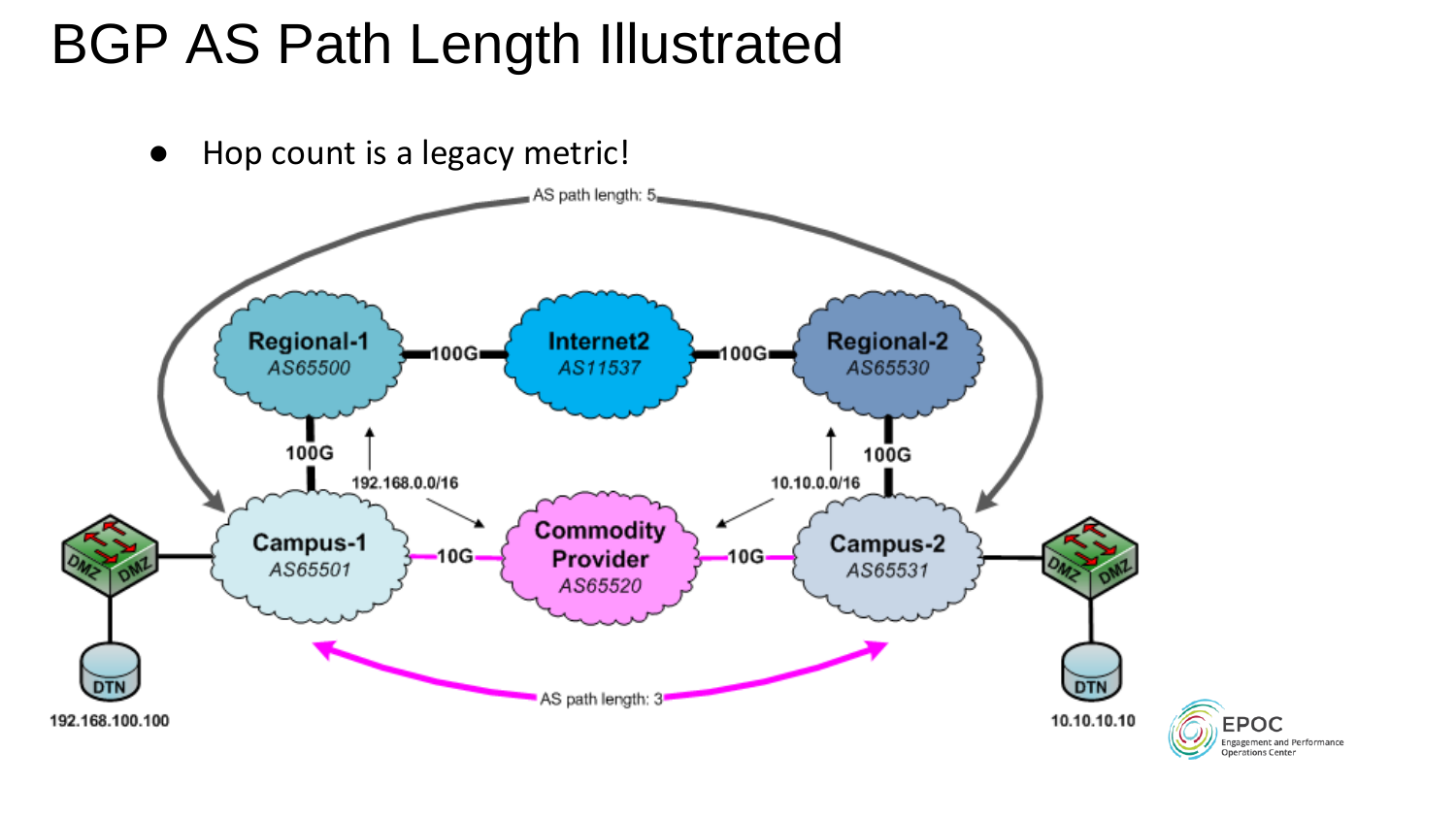#### AS Path Padding

- BGP will choose shortest AS Path
- Add one or more copies of your AS# to prefixes advertised to specific neighbors.

\* 180.208.59.0/24 202.112.61.57 - - - 4538 4538 24364 **133465 133465 133465** 65300 i

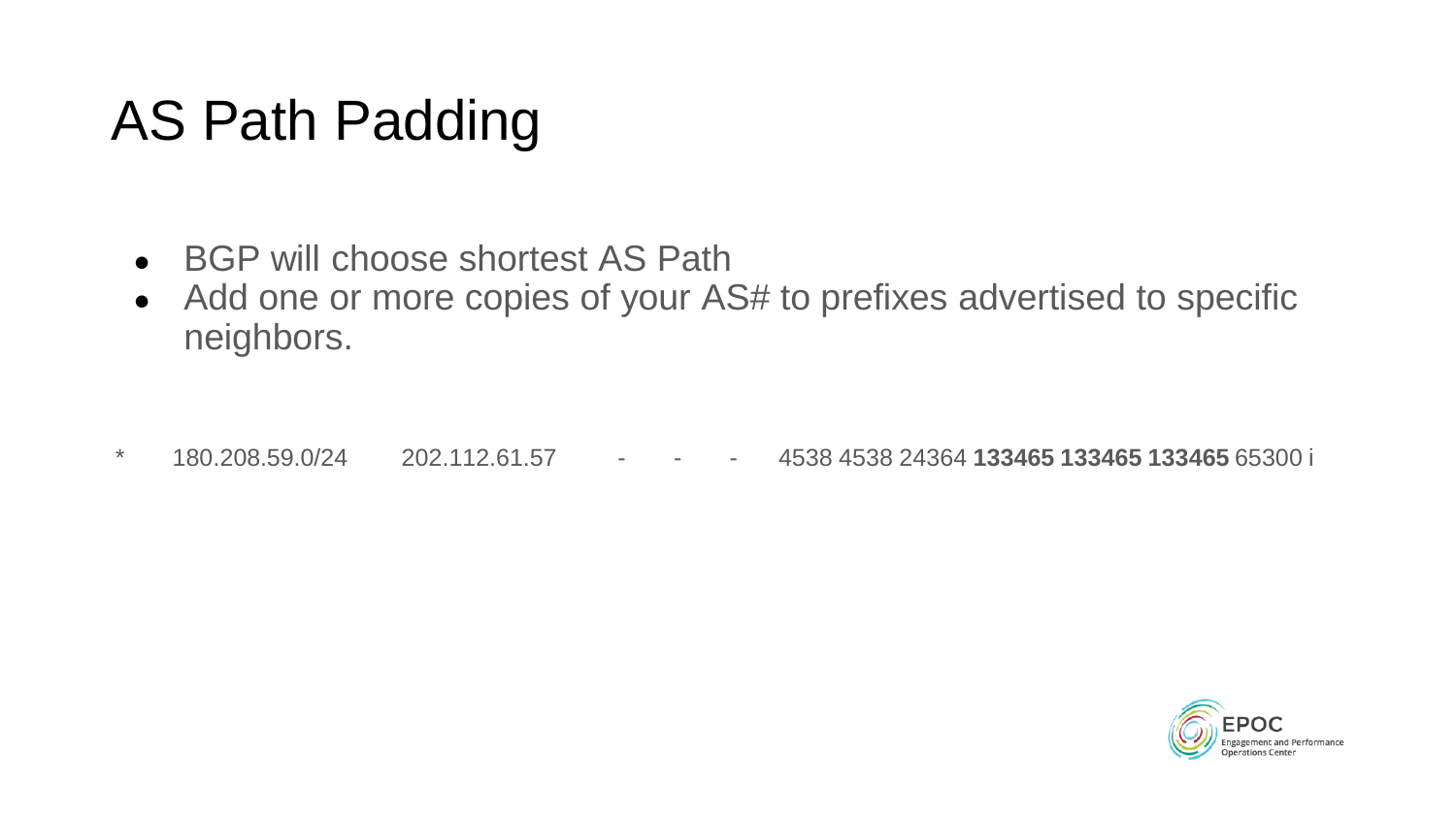#### Multi Exit Discriminator (MED)

- Useful when you have N+1 connections to a network
- Indication to external peers of the preferred path into network
- Lowest number preferred

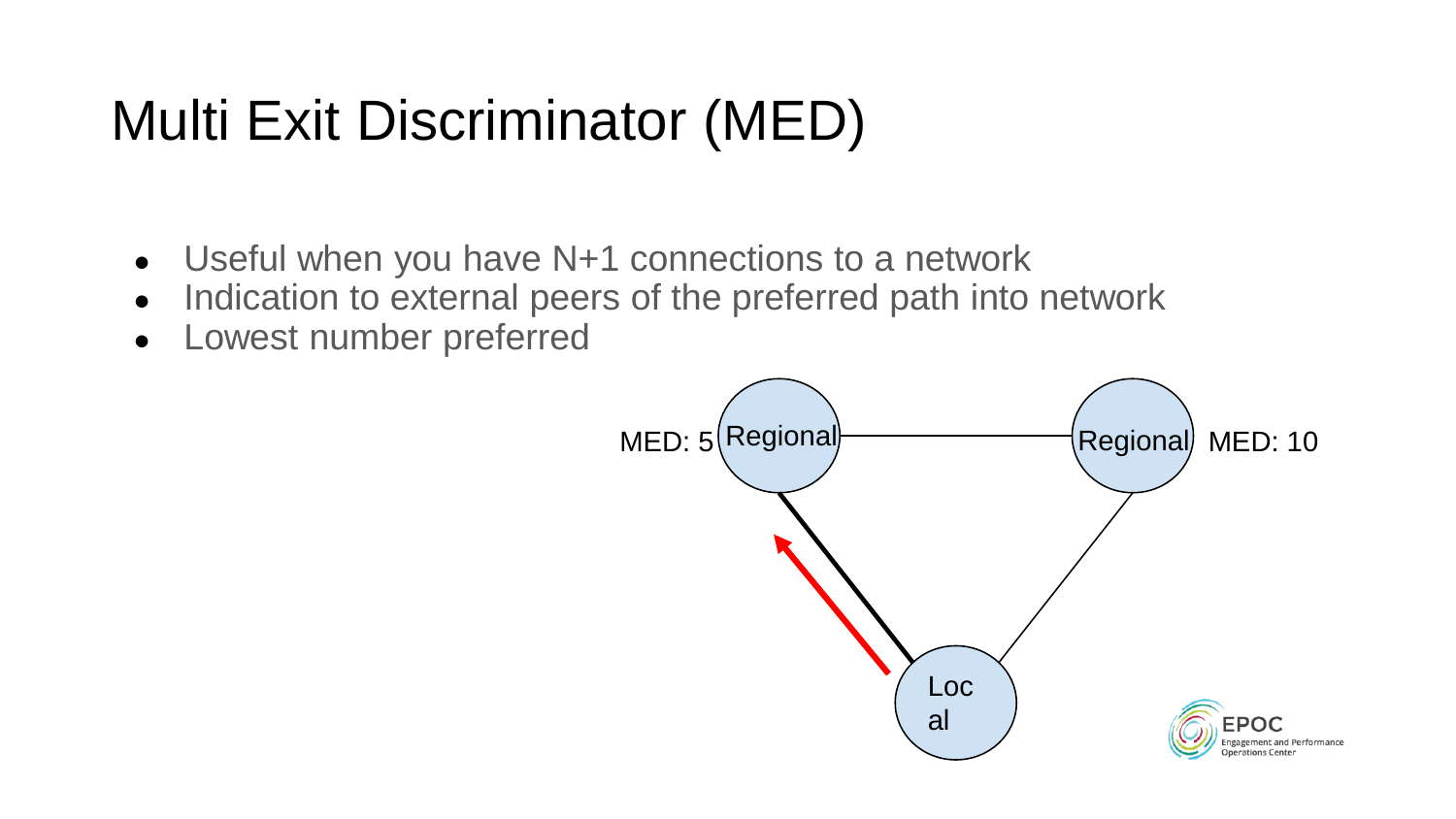#### Takeaways!

Routing will not take care of itself

- Old routes may not work well with new networks
- New routes may not work as planned

How do we address routing, and performance as a community?

The Routing Working Group!

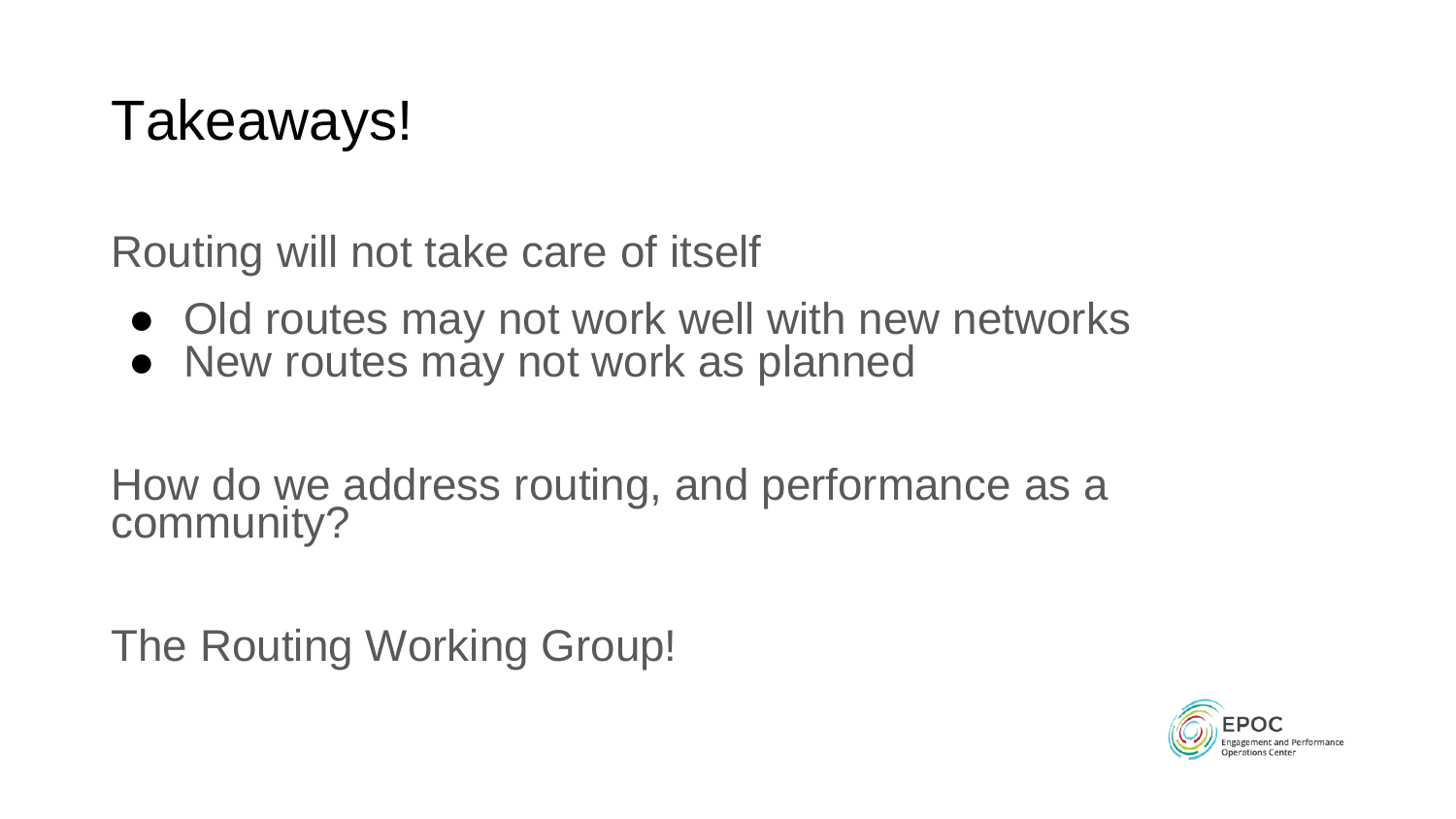#### Routing Working Group - What are the goals?

## ● **Engineering focus**

- Document possible erroneous routes
- Identify teams to address them
- Check in together as we work through them

# ● **Policy Focus**

- Detail routing policies for paths ■ Including preferred backup paths!
- Verify if policy is being followed

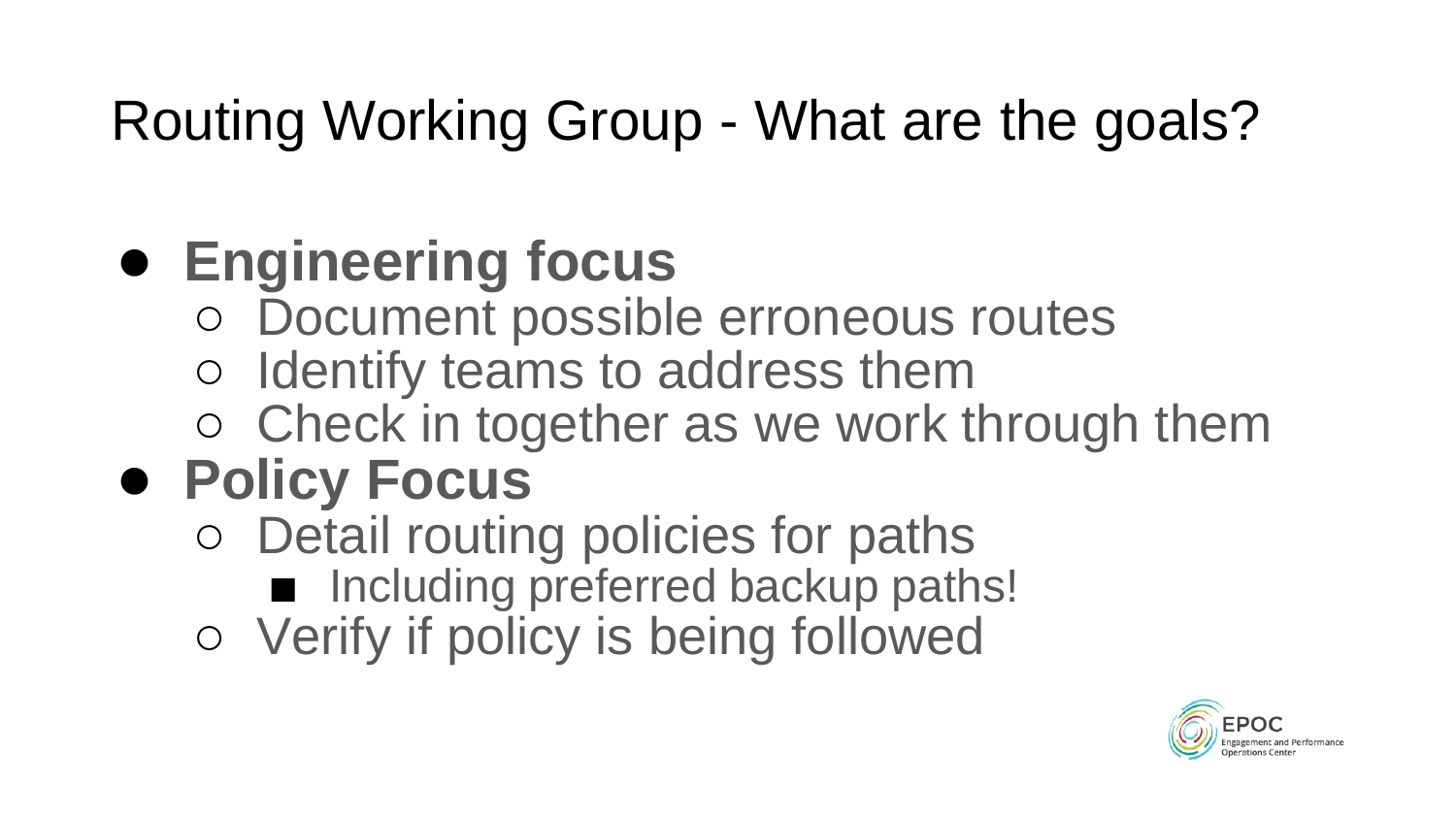### Routing Working Group

- Asymmetrical routing meaning a source to a destination takes one path and takes a different path when it returns to the source
- R&E data takes a less efficient route around the world affecting performance
	- Europe to Asia routes traversing the US
	- Africa to Europe routes traversing the US
- R&E data takes a commodity route when an R&E path is available
- New R&E links are removed or added but routing does not adjust appropriately

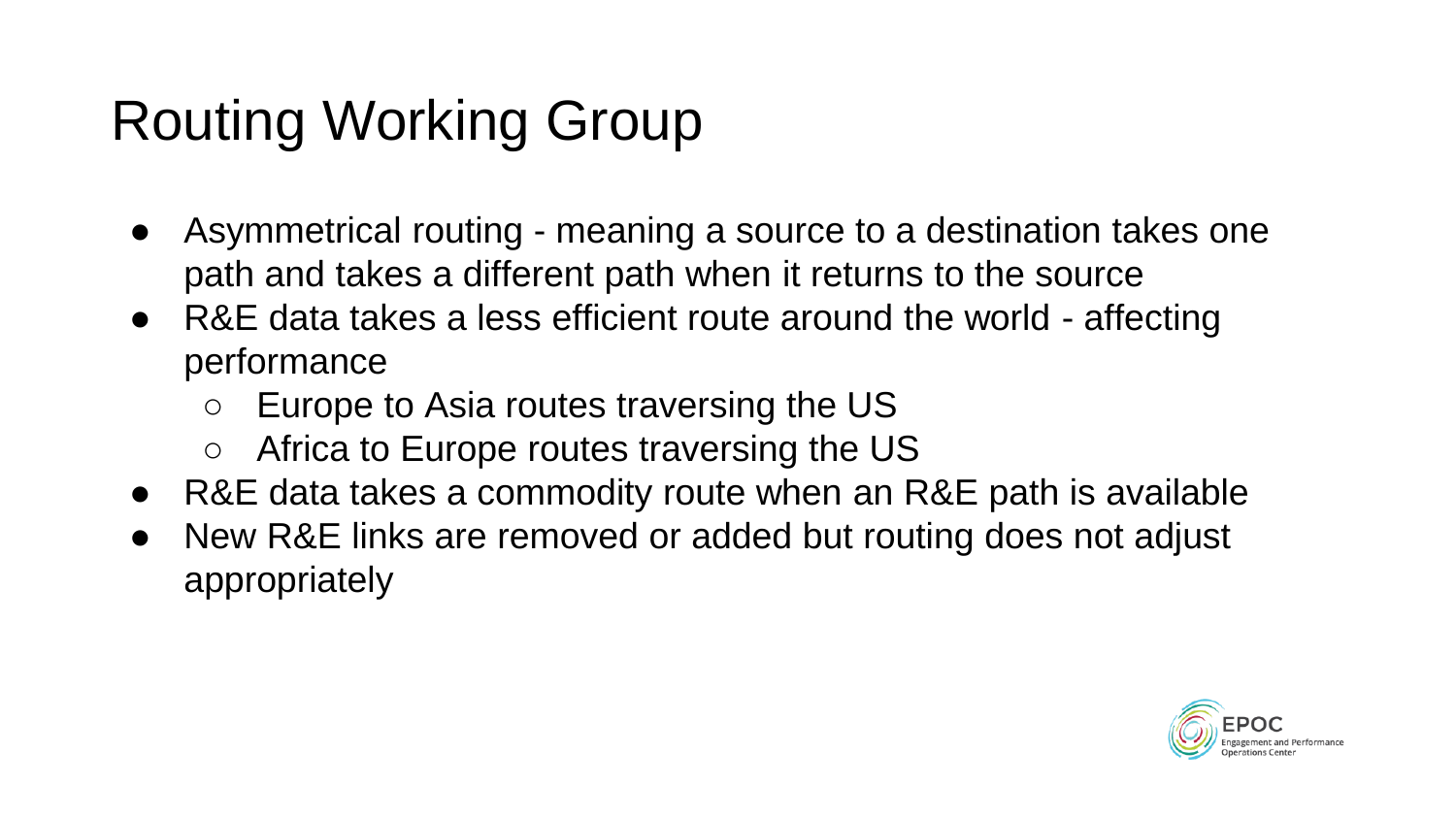#### Goals for 2022

- Introduce more cases
- Continue to provide tool talks
	- perfSONAR
	- RIPE atlas
- Create a series of community driven BGP best practice documents
	- Best practices for R&E network providers specifically and how do they differ from other networks?
	- Scalability
	- Load balancing
	- R&E Peering Agreement best practices
	- $\circ$  Communities how to use this with a focus on R&E networking